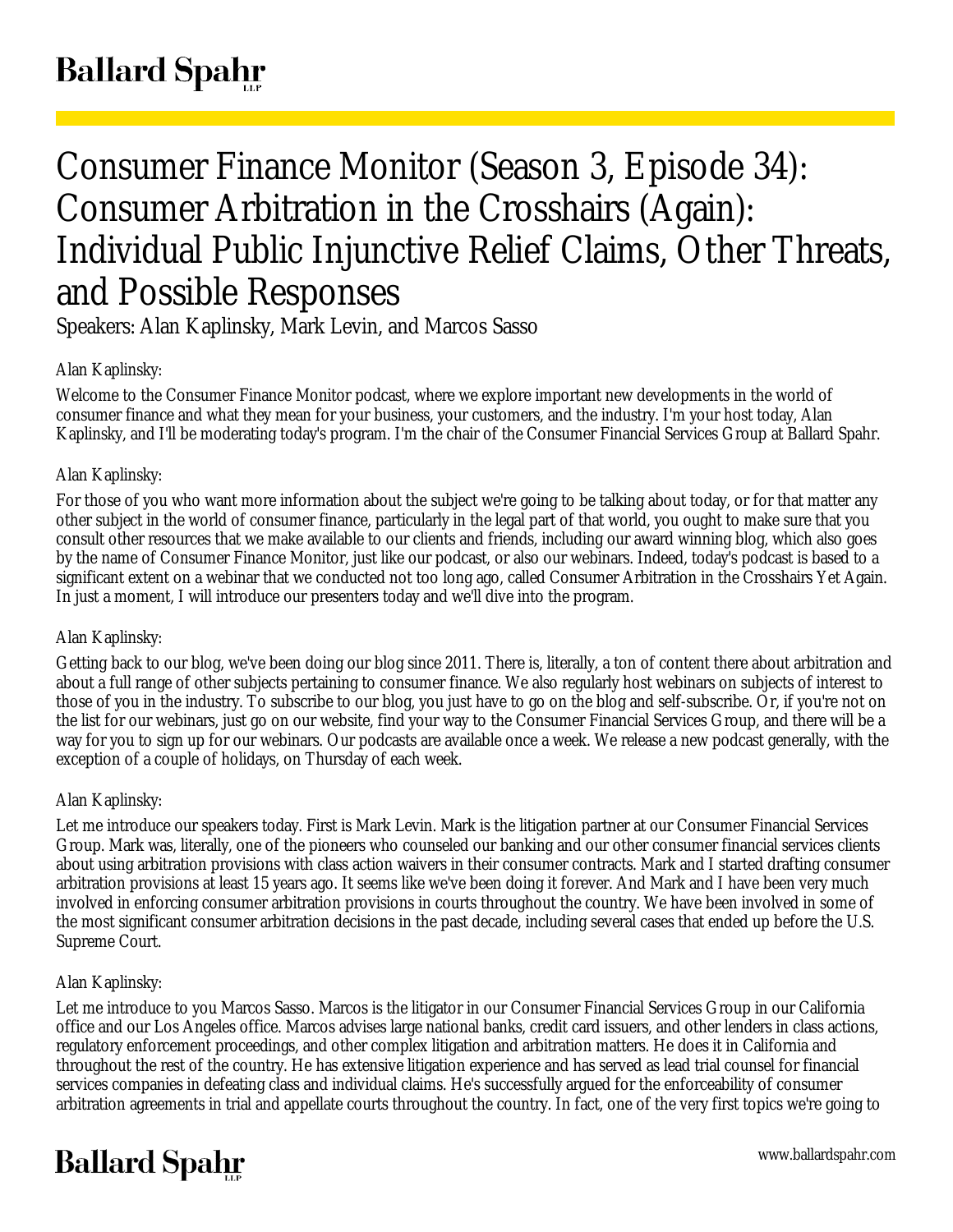talk about today, Marcos is knee-deep in that topic. That's why we decided that Marcos would address that subject. First of all, welcome Mark and welcome Marcos.

Marcos Sasso:

Thank you, Alan.

Mark Levin:

Thanks, Alan.

### Alan Kaplinsky:

Yeah, a pleasure to have you both on our program. Let me provide a little bit of a foundation for the questions I'm going to ask you today so that, even for those of you that are listening to the podcast that may have limited information about consumer arbitration and how it's been used, hopefully in my quick overview you will gain enough information to fully understand what Mark and Marcos have to say.

### Alan Kaplinsky:

Consumer arbitration, as I said, was developed at least 15 years ago. One of the, I guess you could say an outgrowth of consumer arbitration, that we got very instead in early on was what impact would it have on class action litigation? Could it be used as the way of defeating a class action by arguing that the named plaintiff is subject by contract to an arbitration agreement and therefore cannot sue in court either through an individual lawsuit for through a class action because he or she agreed to take his or her dispute to an arbitrator? That was the issue.

#### Alan Kaplinsky:

Highly controversial. Highly contentious. As you can imagine, consumer advocates hated the idea, particularly plaintiffs' class action lawyers hate the idea, because it was going to have, if it was successful, a very significant impact on the gravy train that a lot of these attorneys had at that point by maintaining class action lawsuits in court. Very often, because of the potential concern that a lot of companies had about having the cost of litigating these complex class actions and ending up in front of a bad judge or a runaway jury, they would settle it for a lot of money. It was hoped that this use of a consumer arbitration provision, specifically with class action waiver language saying that, "I agree not to prosecute a class action either in court or in arbitration," that the courts would enforce it.

#### Alan Kaplinsky:

Well, some of them did at the beginning and some of them did not. It really took until several years later, actually in 2011, when the Supreme Court came down with its opinion in AT&T Mobility v. Concepcion, where the court held that the Federal Arbitration Act would preempt any California law that would make a class action waiver in an arbitration agreement unlawful, either as being unconscionable under California law or a violation of the public policy of California.

#### Alan Kaplinsky:

So, we finally, in 2011, got the opinion we had been waiting for and had litigated throughout the country in other circuit courts and many other state courts. We finally won. We did, I must admit, pull out the champagne and pop the cork and we celebrated. We thought that the class action beast finally was done with.

#### Alan Kaplinsky:

Then, an unfortunate thing happened and that is as part of the Dodd-Frank Act, which was enacted on July 21 of 2010 in reaction to the recession of 2008-2009, part of that Dodd-Frank Act created the Consumer Financial Protection Bureau, which we refer to as the CFPB. There was a section in there that required the CFPB to conduct a study of consumer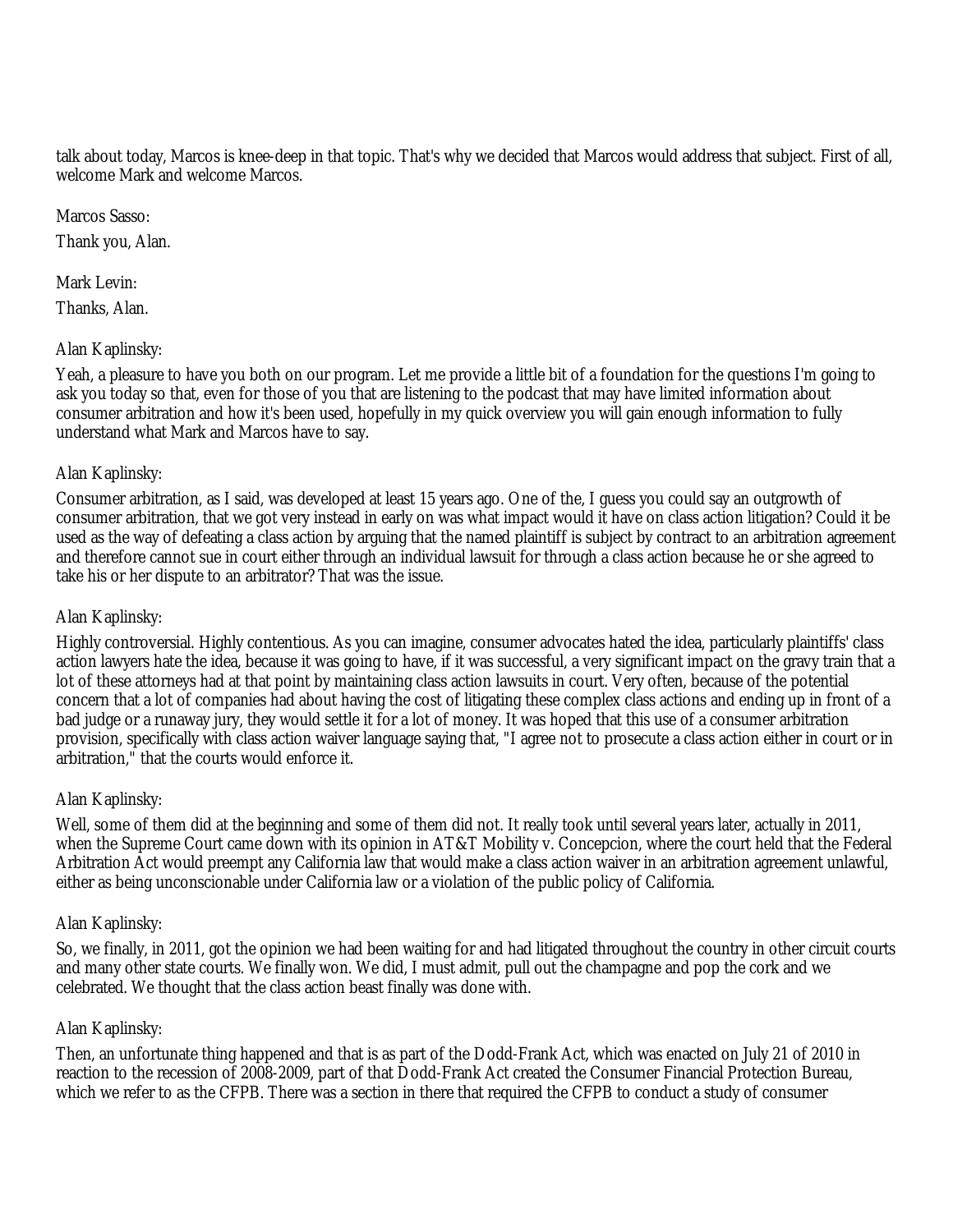arbitration and to make a determination as to whether or not consumer arbitration was working in the best interests of consumers and if not what should the CFPB do about it?

### Alan Kaplinsky:

So, the CFPB was given this very broad authority to study consumer arbitration. And then, if they found out they didn't think it was fair to consumers, then they could propose a regulation dealing with this subject, either banning it altogether or regulating it in some fashion. We were worried about that. From the day that the CFPB got stood up on July 21, 2011, we knew they were going to do the consumer arbitration study. Fortunately, they got diverted for a few years because they had a lot of other things they had to deal with, such as promulgating a whole host of regulations dealing with mortgage loan origination and mortgage loan servicing and a variety of other optics.

### Alan Kaplinsky:

So, finally they get around to doing this study. Surprise surprise, they found that consumer arbitration was unfair to consumers. Not consumer arbitration, in general, but the use of class action waivers in consumer arbitration. That was essentially on their agenda right from the beginning. The only thing that may have been a little surprising is that they didn't try to claim that all consumer arbitration they'd like to ban by regulation.

#### Alan Kaplinsky:

Then, they went through another protracted procedure where they proposed a regulation that would not ban arbitration but ban the use of class action waivers. And they did one other thing which really isn't germane to the topic we're talking about today. And then there were three hearings that were conducted. I testified at all three hearings on behalf of the bank trade associations. I told them ahead of time no matter what I was going to say I knew the Bureau was hellbent to promulgate a regulation and they were just paying lip service to the industry. In any event, I went ahead and testified.

#### Alan Kaplinsky:

They did finalize a regulation, not surprised. But it happened right near the end of Richard Cordray's tenure as director of the CFPB. He right around that time or shortly after he promulgated that regulation, he resigned from the CFPB to go back to Ohio to run for governor of Ohio.

#### Alan Kaplinsky:

And then, the next thing to happen was Congress, under a little-known statute called the Congressional Review Act, by the skin of its teeth, it overturned the CFPB regulation. The House did it without any problem at all, because the House, at that point, was clearly controlled by Republicans. We're talking about 2017. Then, it went over to the Senate and very very late at night, it was a tie vote and Vice President Pence was summoned to Congress and he cast the deciding vote overturning the CFPB regulation. And once again, we all pulled out our champagne and we popped the corks on the champagne and we said, "The class action beast is now dead."

#### Alan Kaplinsky:

Well, that was premature, unfortunately, because it turned out that the plaintiffs' class action lawyers had other things up their sleeve. That was a long-winded way of setting the stage for you, Marcos, to tell us about what the creative lawyers ended up doing in California to try to get around AT&T Mobility v. Concepcion and the fact that the CFPB's anti-arbitration regulation was thrown out.

#### Marcos Sasso:

Well, thank you, Alan. I'm happy to be here and happy to do this with you today. You are talking about McGill v. Citibank. That is a 2017 California Supreme Court case that basically creates an acception under California law to the enforceability of class action waivers in consumer arbitration agreements. McGill, the plaintiff there alleged that the defendant had engaged in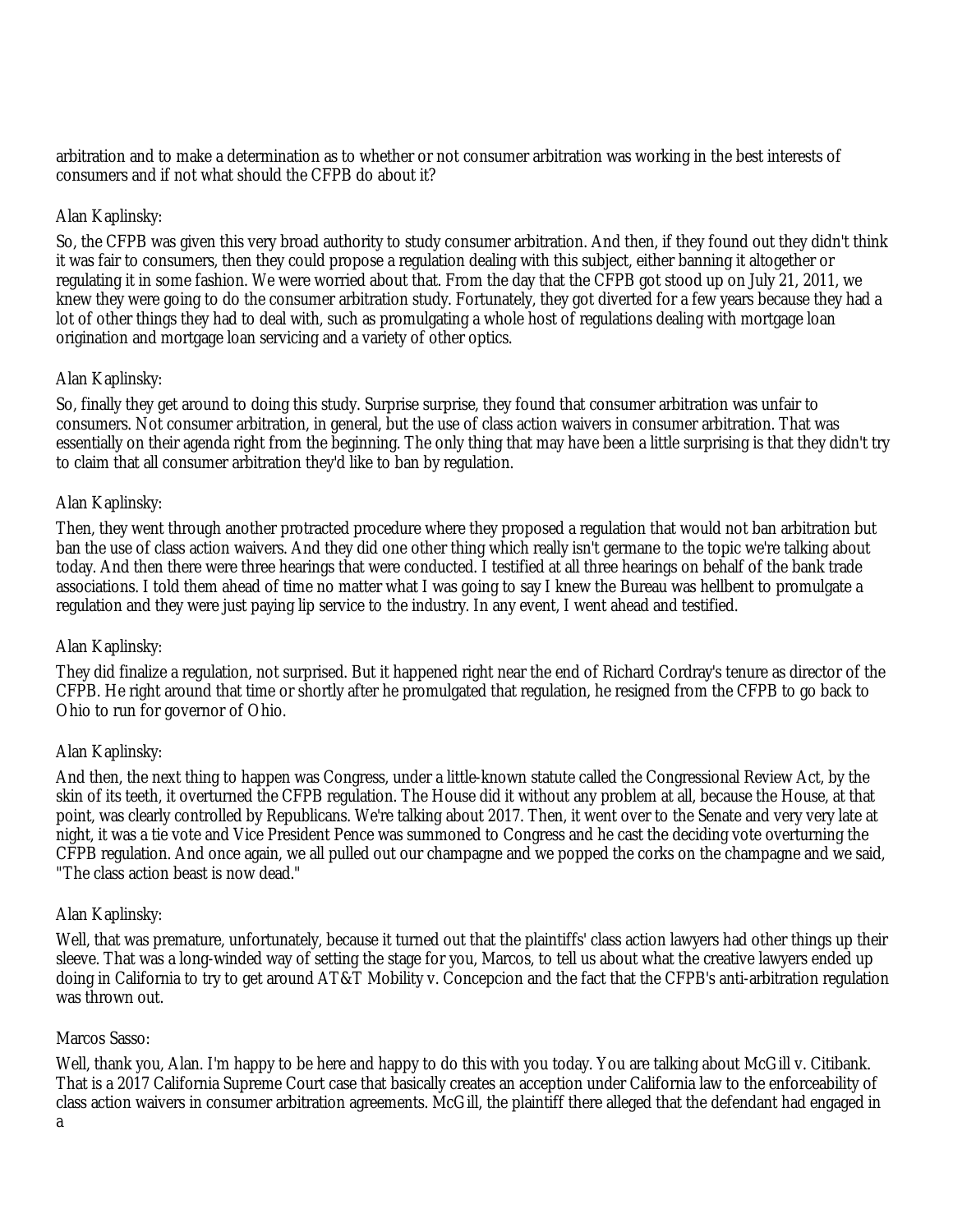nation-wide marketing and sales advertising campaign in which the defendant made various alleged misrepresentations. Plaintiff brought claims under California's Unfair Competition Law, False Advertising Law, and Consumer Legal Remedies Act. The case was brought on her own behalf and on behalf of a punitive class action of customers of the defendant.

#### Marcos Sasso:

The plaintiff also brought claims for public injunctive relief under each of those statutes. Now, those statutes allow a plaintiff to pursue injunctive relief on behalf of the general public and, importantly, do so without having to certify a class. What this means, in essence, is that in seeking an injunction preventing the defendant from doing something in the future or requiring a change to a business practice as it relates to the plaintiff, the plaintiff also can seek to have that injunction apply to others who may deal or interact with the defendant in the future, and again, can do so without certifying the case as a class action.

### Marcos Sasso:

So, the defendant in McGill moved to compel arbitration. The case worked its way up to the California Supreme Court. There, the California Supreme Court held that under California law, a plaintiff must be able to pursue a claim for public injunctive relief in some form, meaning either in court or in arbitration. And the arbitration agreements that completely bar the claim in either forum are unenforceable because they violate California public policy. In McGill, the arbitration agreement required both that all claims be arbitrated and precluded the arbitrator from awarding relief on behalf of anyone but the named parties. As a result, the agreement was unenforceable under California law.

### Marcos Sasso:

The California Supreme Court also made a second ruling in that case and that was that the Federal Arbitration Act did not preempt its holding, not withstanding the U.S. Supreme Court's landmark decision in Concepcion. On that part of the decision, the court found that under California Civil Code Statute 3513, that civil code statute provided that a law established for a public reason cannot be contravened by private agreement. The court concluded that the ability to pursue public injunctive relief under the specific consumer statutes are such laws established for a public reason and an arbitration agreement that precludes a plaintiff from pursuing that relief is invalid and unenforceable.

#### Marcos Sasso:

Relying upon the saving clause of the FAA, the California Supreme Court held that FAA preemption did not apply because the saving clause permits arbitrations agreements to be declared unenforceable upon such grounds as exist at law or in equity for the revocation of any contract. Long way of saying that because of the civil code statute was a general rule of applicability, it did not discriminate against arbitration agreements and therefore the McGill decision fit within the saving clause and was not preempted.

#### Marcos Sasso:

Now, what does that mean for us? Well, since McGill, plaintiffs have routinely included or even expressly sought public injunctive relief in order avoid a class action waiver and to argue that an entire arbitration agreement is unenforceable or that the request for public injunctive relief must proceed in court.

#### Marcos Sasso:

For the most part, I would say that state courts and Federal courts in California have mostly followed McGill and either denied motions to compel arbitration or held that public injunctive relief claims are not subject to arbitration. Some defendants have argued with some success that McGill is factually distinguishable and does not preclude enforcement of a particular agreement where the relief sought is not the type of public injunctive relief at issue in McGill but instead is more private relief that will either primarily benefit the plaintiff or persons similarly situated to the plaintiff. And if it has an incidental effect on the public, that's really it. It's not really the primarily purpose of it.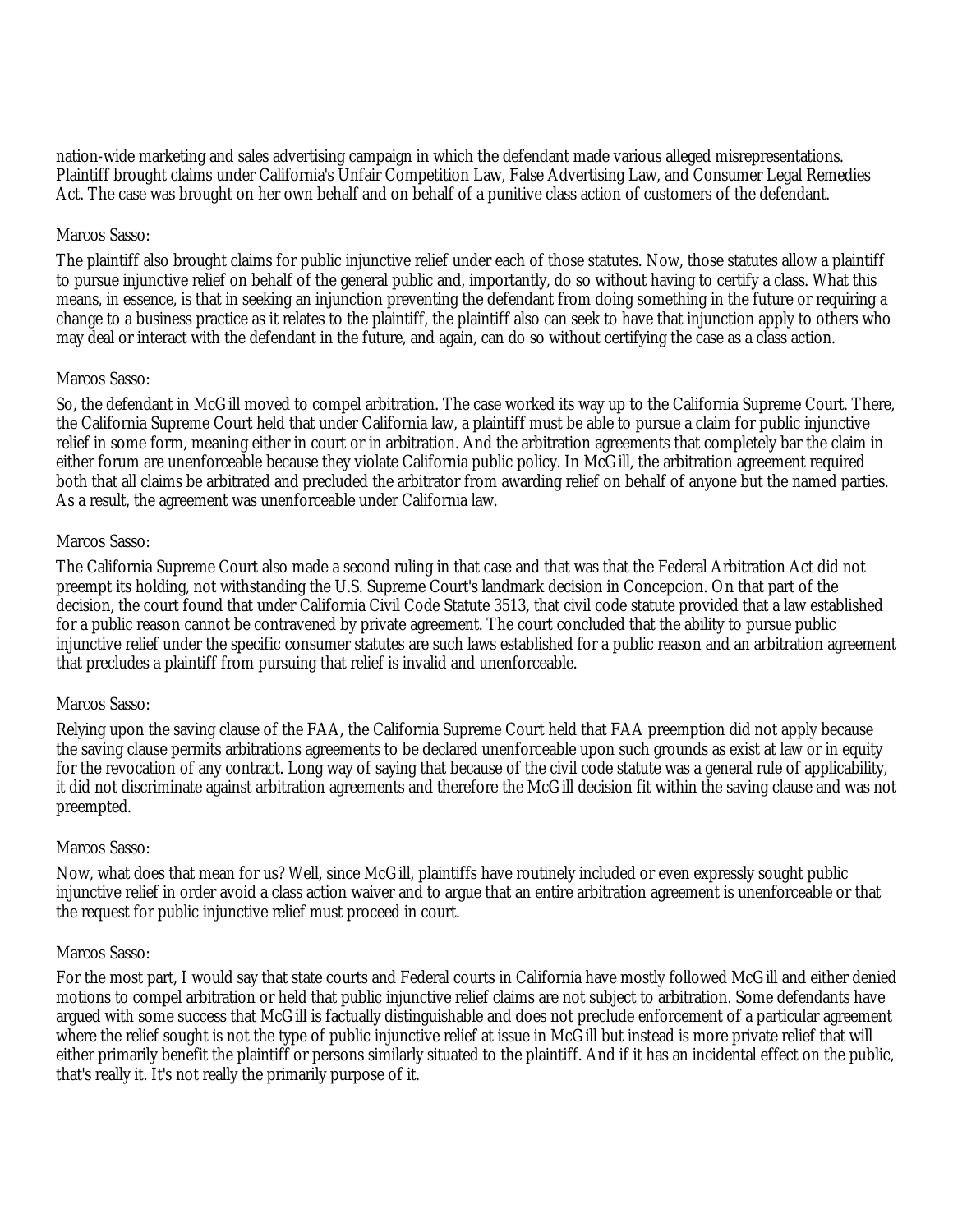#### Alan Kaplinsky:

Okay. Well, Marcos, in addition to the McGill case, which was in state court, a lot of these cases were filed in Federal court. There were three cases, in particular, one involving Rent-A-Center, another involving Comcast, and another one involving AT&T, that eventually made their way up to the Ninth Circuit Court of Appeals. Everybody... Well, I guess I shouldn't say "everybody." There were some people that were hopeful that the Ninth Circuit would straighten out the California Supreme Court on this issue, but that's not what happened, right? What happened, Marcos?

#### Marcos Sasso:

That is not what happened. You're exactly right. Following McGill, a big open question was what would the Federal courts do? Would they follow the California Supreme Court's ruling? Or, would they independently determine the preemptive effect at the FAA on claims for public injunctive relief?

### Marcos Sasso:

In 2019, there were three decisions that made their way up to the Ninth Circuit. The Blair v. Rent-A-Center was the lead case, and there were two companion cases. And while the facts of the cases differed a bit, in all three the district courts declined to enforce the arbitration agreements, found that they were unenforceable under California law, and also that the FAA did not preempt the McGill rule.

#### Marcos Sasso:

In June of last year, the Ninth Circuit issued its decision in Blair and affirmed the lower court's application of McGill, including that the rule in McGill is not preempted by the FAA. The Ninth Circuit applied its analysis and its reasoning in Blair to the additional companion cases. And that is where we were at. I think it's worth noting that in Blair, the Ninth Circuit did not really consider in a meaningful way the question of what factually constitutes public versus private relief. It really adopted the lower court's analysis on that question and simply focused primarily on the FAA preemption question.

#### Marcos Sasso:

Now, like you said, I think we all thought, "Well, this is kind of working its way to the Supreme Court." Following Blair, the parties in that case did reach a settlement, but the parties in the two companion cases, Tillage and McArdle, they did not. The defendants filed petitions for review in the U.S. Supreme Court really seeking a ruling that McGill was preempted by the FAA, essentially because the McGill rule conditioned the enforceability of arbitration agreements on allowing for public injunctive relief claims and those types of claims are just fundamentally inconsistent with arbitration.

#### Marcos Sasso:

So, while there was, I think, great hope that the U.S. Supreme Court would grant review given its history of upholding arbitration agreements. Even in 2018 and 2019 they've consistently, since Concepcion, had enforced agreements. They did not. That was June of this year, this summer. So, for now, McGill is controlling law in California and in the Ninth Circuit.

#### Alan Kaplinsky:

Thank you, Marcos. Let me turn to you, Mark. I know you've had a lot of dealings in your career with the Supreme Court. I know you were heavily involved in drafting an amicus brief on behalf of the American Bankers Association, Consumer Bankers Association, urging the court to grant cert and trying to convince the Supreme Court that this was a very important issue and if they didn't grant cert, this was going to drive a huge hole in their Concepcion opinion. Go ahead, tell our listeners what happened and why do you think it happened as it did?

#### Mark Levin:

Well, thanks, Alan. Let me just say by way of introduction that we've actually been in this arbitration field for more than 20 years and I think got our first rulings, which were good ones, in 1998. So, it's been several decades of experience.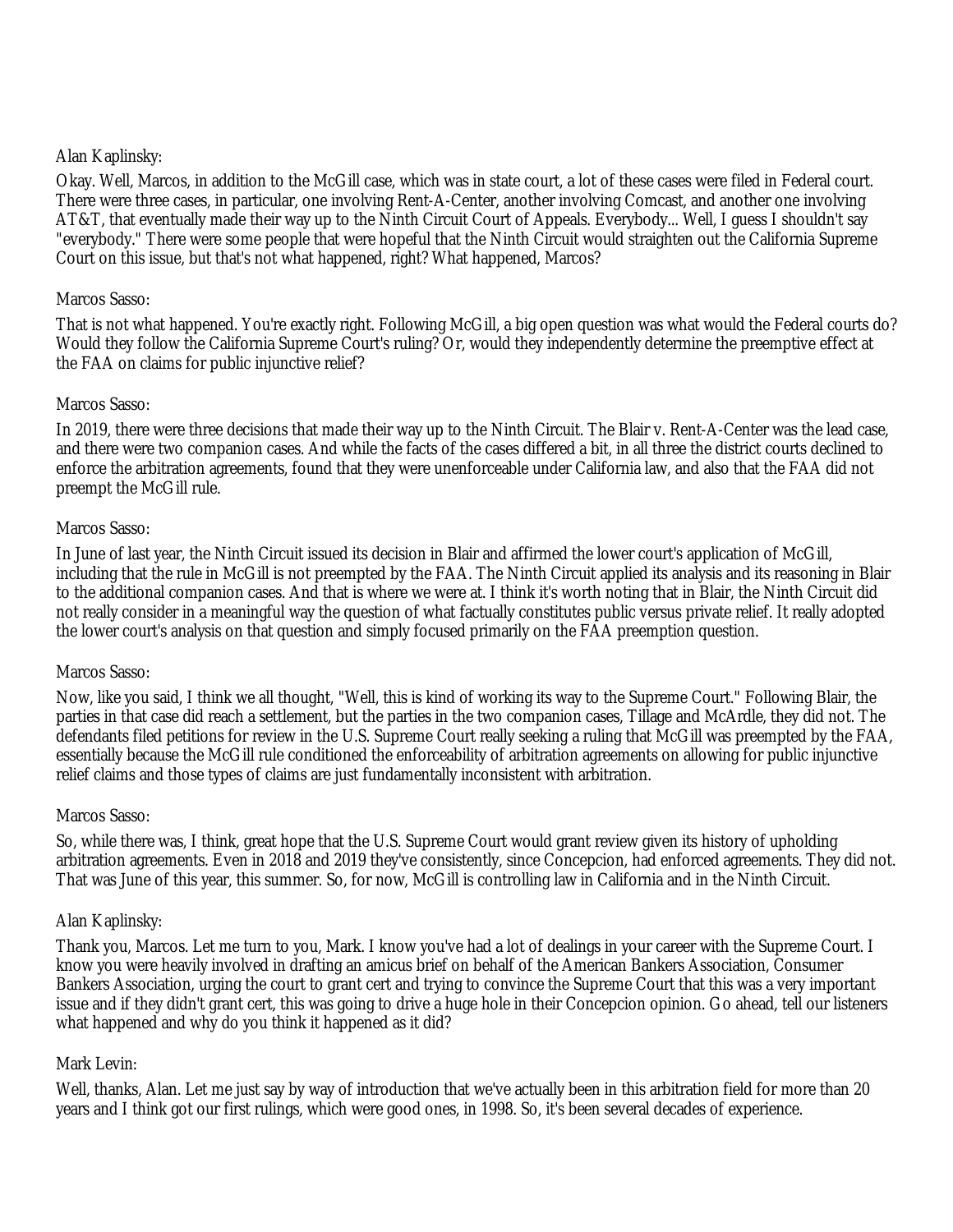#### Mark Levin:

But yes, it was disappointing that the court denied certiorari. It's speculation on my part, of course, but I see two reasons why the court decided not to grant review. First was a very practical reason, that the court was working remotely due to the pandemic crisis. They did make it through the term, but the term ran longer than usual by a week or 10 days. By all accounts, it looks like they were having a harder time functioning remotely and became very conservative as to the number of cases it agreed to review for the next term. At one point in late May, the court had granted only about half the number of cases it had granted at that time the year before.

## Mark Levin:

Second, the court was inundated with an unusual number of what I'll call political petitions and appeals which were of immediate national importance. Things like immigration, congressional and U.S. attorney subpoenas, emoluments clause cases, the president's tax returns, and with the 2020 elections looming in November, I think the court was expecting and probably rightly so that there would be issues coming up to it on voting by mail, the use of the post office, which we see every day in the papers.

### Mark Levin:

So, my educated guess is that it was a question of timing, not substance. In a normal year, I like to think that the court would have granted review, given its interest in these issues in Concepcion and lots of other cases over the years. The bottom line is that FAA preemption over the McGill rule is still ultimately an unsettled question. So, hopefully other cases in the pipeline will come up at a more opportune time.

### Alan Kaplinsky:

Mark, I'm sure you've been asked this question by dozens of clients. I'm going to ask you the same question again today. That is, what should companies do in their consumer arbitration contracts to revise the language in order to mitigate the impact of this McGill opinion from the California Supreme Court? First of all, maybe before you say what they should do, I guess you have to lay a foundation for that and say if they don't do anything, what's the risk that they're running?

Mark Levin:

Well-

## Alan Kaplinsky:

And then get from there to what should they do.

## Mark Levin:

Sure. Great questions, Alan. If you don't do anything, you run the risk of having the entire arbitration clause invalidated. What courts have been doing is construing the blow up provisions in arbitration clauses. A blow up provision, they were adopted many many years ago, before Concepcion. They provided that if a court invalidated the class action waiver, then after an appeal of that issue, the entire arbitration clause would blow up and basically disappear, leaving class actions to be pursued in court.

#### Mark Levin:

The theory was most clients would prefer to have a class action litigated in court, rather than have an arbitrator conduct class arbitration because in court at least you have a right to appeal to a court of appeals, whereas arbitrators' awards are very very difficult to overturn, especially after the U.S. Supreme Court ruled in the Oxford Health case in 2014 that as long as an arbitrator is purporting to construe a party's contract, the award pretty much has to stand even if the arbitrator was wrong as a matter of law.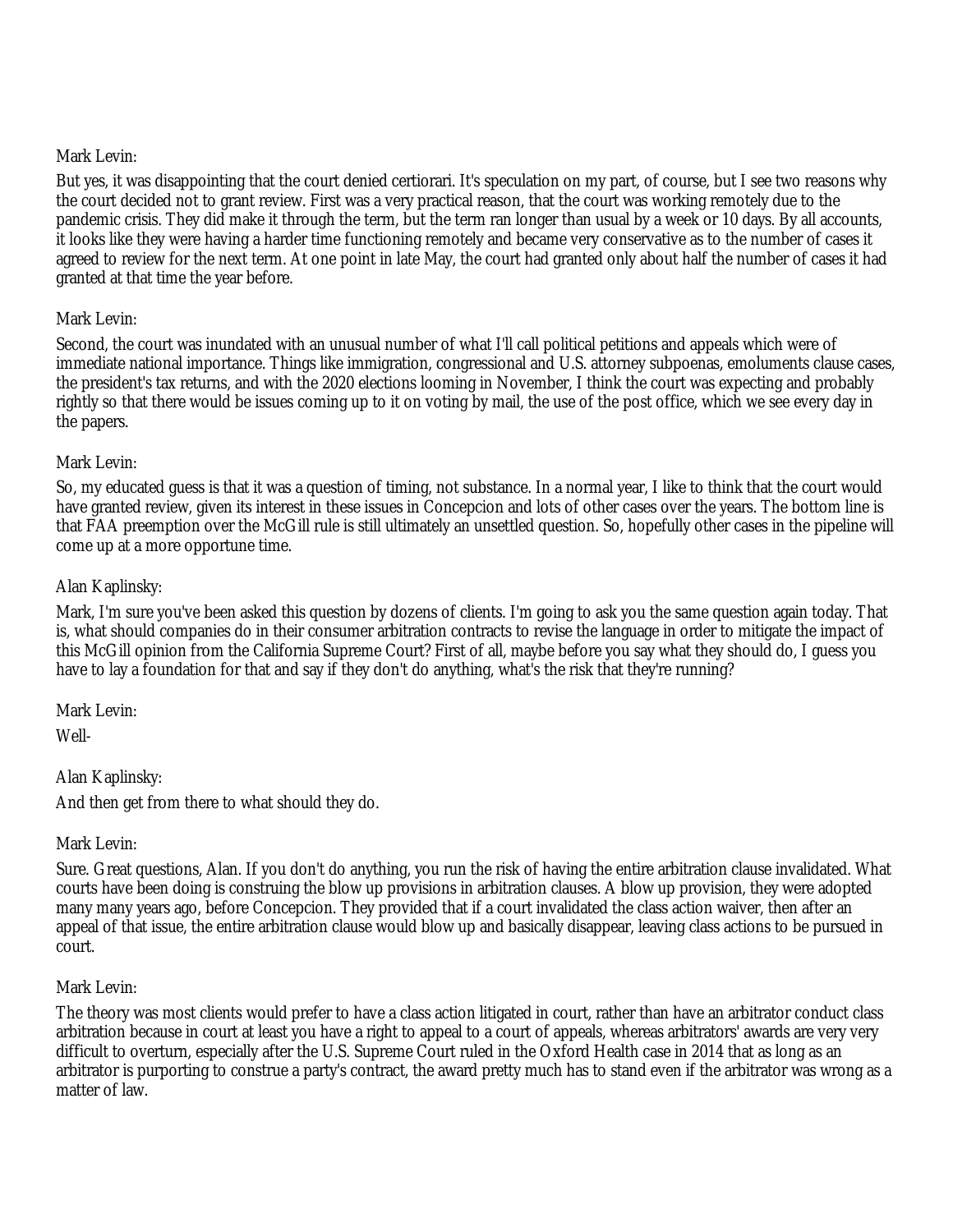#### Mark Levin:

What happened is... Of course, nobody knew McGill was going to be decided. Courts got ahold of the blow up provision. They would make a decision that the class action waiver is invalid because it does not allow consumers to pursue public injunctive relief. Most class action waivers also say not only can you not pursue a class action, but you can't bring a private attorney general action or other representative action.

### Mark Levin:

So, the courts say, "Well, I see the arbitration clause says, in that instance, the entire arbitration agreement is invalid." They ignore the fact that you're supposed to have a right of appeal before that happens, and they basically say, "The entire arbitration agreement is invalid." Which is particularly unfortunate if there are not only public injunctive relief claims but also claims for monetary relief, even individual claims for monetary relief, or class action claims for monetary relief all brought in the same lawsuit, because then you lose the ability to apply the class action waiver to the non-public injunctive relief claims.

### Mark Levin:

So, we've addressed that basically by having a two-prong severability provision which says that if any part of the arbitration clause is deemed invalid, the rest of the clause with continue to apply, with two exceptions. The first exception is the standard class action waiver blow up clause, but it makes it clear that it's addressing claims that are not public injunctive relief claims. And then the second prong specifically addresses public injunctive relief claims and describes what happens if a court concludes that the arbitration clause contravenes the McGill rule because it doesn't allow public injunctive relief claims to proceed.

### Mark Levin:

In a nutshell, our draft of sort of a model clause says that if a claim is brought seeking public injunctive relief and the court determines that the arbitration clause is unenforceable under McGill, then there has to be permitted an immediate appeal by the defendant, a final appeal, of the ruling that the arbitration clause violates the McGill rule. And only then does the arbitration clause get invalidated, with respect only to the public injunctive relief claim. And any claims for monetary relief are still subject to arbitration. In that event, the parties agree that the public injunctive relief claim gets stayed in court while the monetary claims get arbitrated.

#### Mark Levin:

And so, we're always happy to talk to companies about the specific language that's best suited to their clause, but that's what we've devised to help blunt the impact of McGill until such time, hopefully, as the U.S. Supreme Court decides to take up the issue and decides that McGill is preempted by the FAA.

## Alan Kaplinsky:

Yeah. Let me pick up on something, Marcos, that you mentioned a little bit earlier. You suggested that even if the FAA doesn't preempt California's public policy that individuals should be able to seek public injunctive relief, that contrary to maybe to the conventional wisdom that is out there, that that doesn't mean necessarily that you're not going to be able to enforce your arbitration clause fully. Because you made some distinction between public injunctive relief and class action relief. They're not synonymous. I'm wondering if you could explain how that distinction can end up helping you in litigating these cases?

#### Marcos Sasso:

Yeah, absolutely. That has really been where the area of the fight has been probably in the last year. It really comes down to what McGill tells us is a claim for public injunctive relief is relief that has the primary purpose and effect of prohibiting unlawful acts that threaten future injury to the general public, whereas private injunctive relief has the primary purpose of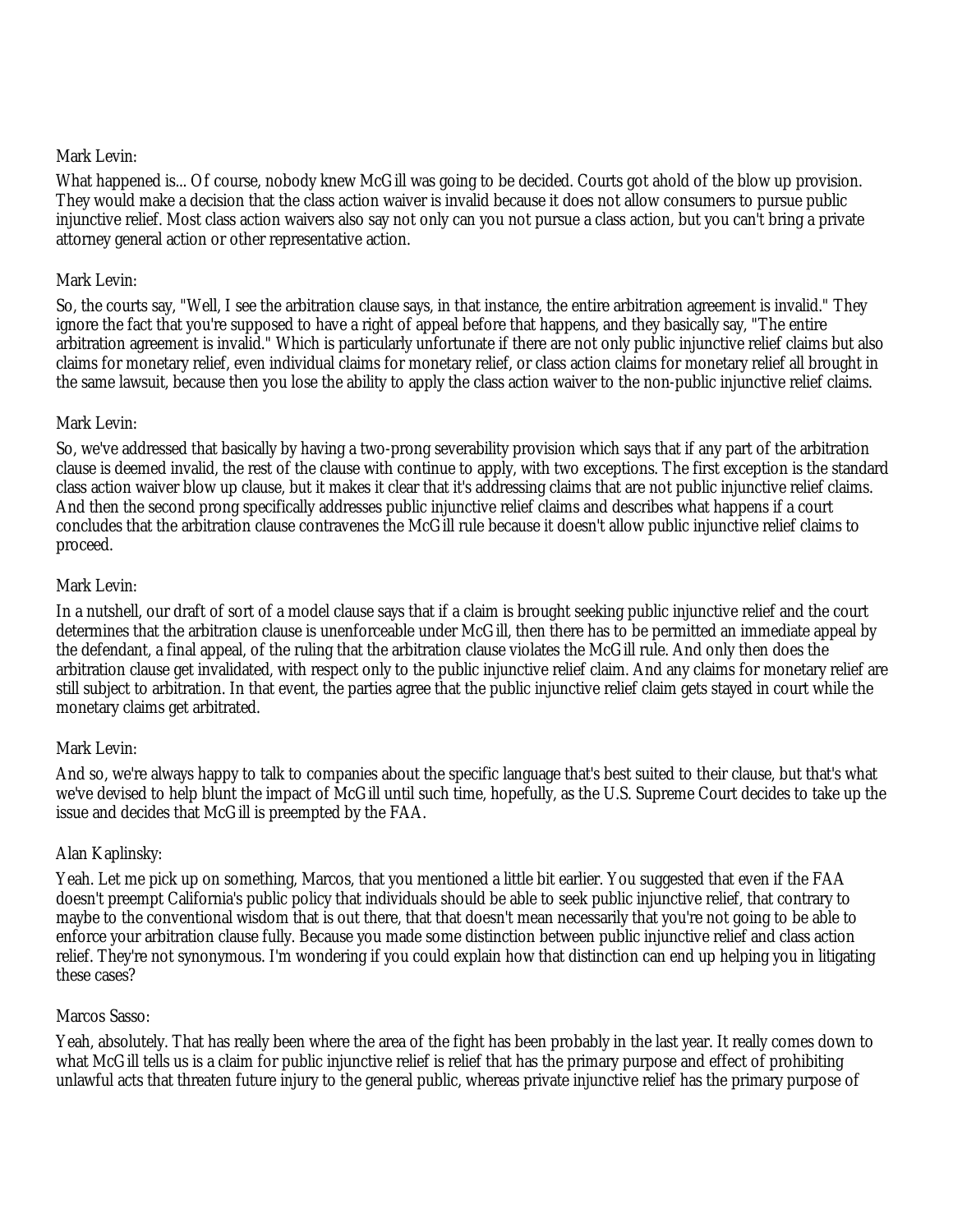redressing or preventing injury to the individual plaintiff or to a group of individuals similarly situated to the plaintiff, which sounds a lot like a class action. That's the type of relief that you would seek as part of a class action.

#### Marcos Sasso:

So, where the courts now have sort of been struggling with is how do you draw the line between public versus private? That's important because if it is a private injunction that has an incidental effect on the public, then it's not within the scope of McGill and your arbitration agreement is fully enforceable.

### Marcos Sasso:

There has been some California Court of Appeal decisions in the last year, I will say in the employment context so far, that have endorsed this analysis of public versus private and found where the injunction the plaintiff seeks has an incidental impact on the general public, then it's not public and it doesn't fall within McGill. And that is true even where the argument is that the injunction is needed to protect future employees from the same conduct. In those cases, really what they're looking for an injunction enforcing the employer to comply with wage and hour laws. And their argument was, "Well, that has to be a public injunction because you're trying to prevent the same type of conduct in the future towards future employees."

### Marcos Sasso:

And what the courts have said is, "Well, you're taking it a little bit far because that type of an injunction is really a private injunction looking at the current employees who is there now. If you take it so far, then really any injunction can be arguably to be made to be a public injunction because there's always going to be potentially some incidental impact on somebody in the future if you change your conduct."

### Marcos Sasso:

So, the Federal district courts have also struggled with this and they've reached conflicting results on this question of drawing the line between public versus private. I will note, though, that in June of this summer, the Ninth Circuit heard oral argument in case called Hodges v. Comcast and the question in that case really was specifically this idea of what is public versus private injunctive relief? Like I said, one of the justices in that case specifically wrestled with a question of whether, in application, McGill makes every injunction a public injunction because you could always argue that a change in practice is going to have some impact.

#### Marcos Sasso:

So, that is where we are in terms of the next steps, what the appeals are going to look like. But there is an important distinction because it has to be remembered that McGill deals with injunctions, not monetary claims for relief. That is important because if you seek a monetary claim under the Unfair Competition Law, for example, you do have to certify a class, but if you're seeking purely injunctive relief, you do not have to certify a class. Meaning if you're in Federal court, Federal Rule of Civil Procedure 23, or California law, you don't have to establish predominance, commonality, typicality, and all those usual elements that you would have to establish in order to bring your claim.

#### Marcos Sasso:

Instead, if it's a pure injunctive relief claim in California, the question becomes does your plaintiff have standing? Have they suffered an injury in fact? Have they lost money or property as a result of the conduct? If so, then that single person can argue that they're entitled to obtain an injunction against the defendant that applies to all future conduct. So, that's where we're at and that's really kind of the next phase in this evolution.

Alan Kaplinsky: Marcos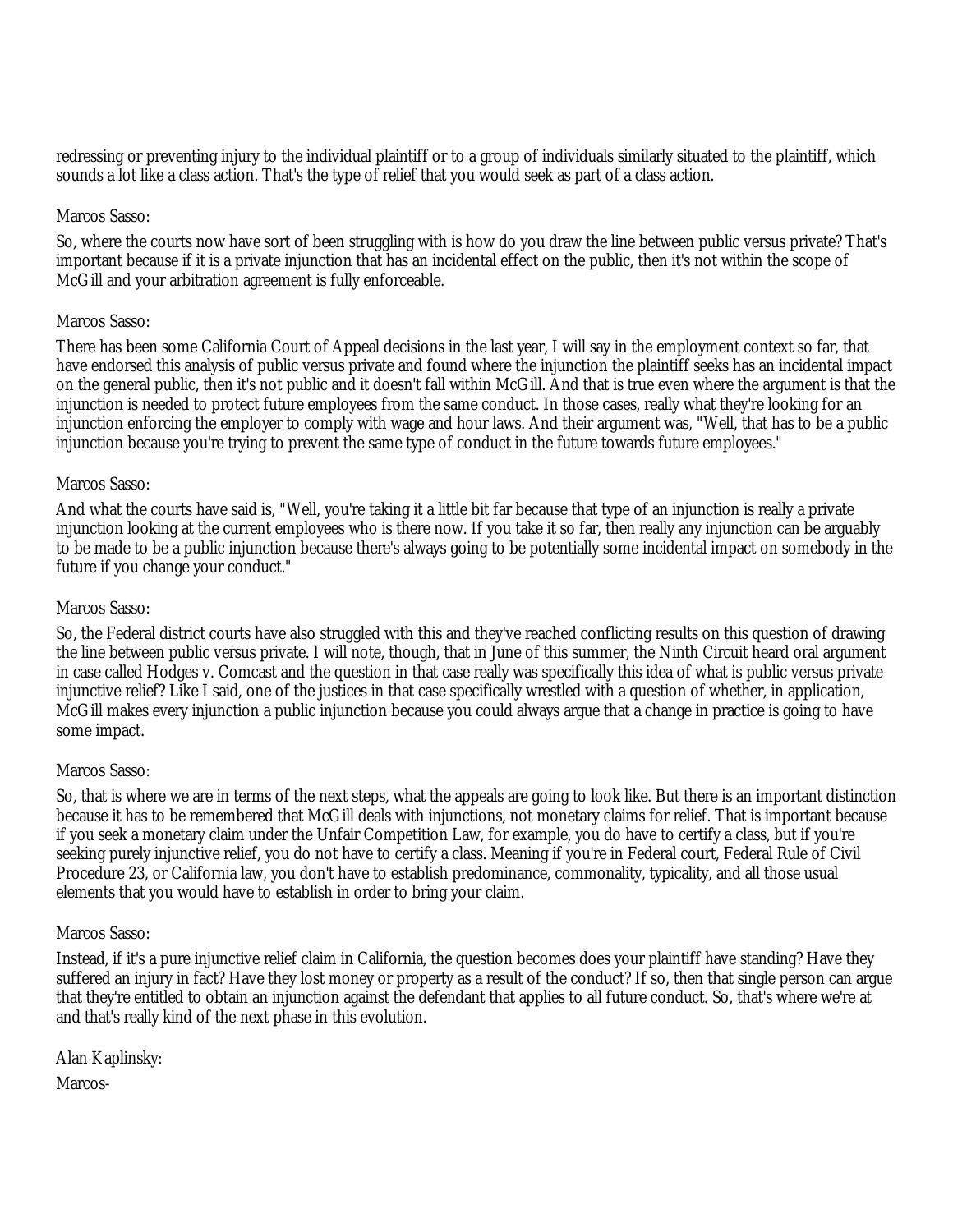Mark Levin: Yeah, so-

Alan Kaplinsky: Marcos-

Mark Levin: Yeah, go ahead.

### Alan Kaplinsky:

... before we leave public injunctive relief, just a couple of points. First of all, this really is not a hypothetical exercise in parsing all these things. There have been hundreds of public injunctive relief claims filed in California. The cert petitions that were filed in the Tillage and McArdle cases had appendices that actually listed them in trying to urge the court to accept review. But they are really really predominate. One of the reasons for that, and Marcos, you can probably explain it better than anybody, is the ability of successful plaintiffs to recover their attorneys' fees.

#### Marcos Sasso:

Yeah, no. You're right. Now, to be clear, under the UCL, the Unfair Competition Law, there is no attorney fee provision. However, there is a separate statute in California, Civil Procedure Code 1021.5, where essentially, I'm paraphrasing, but if you obtain a substantial benefit to the public, then you can make a motion to recover attorneys' fees. That is where you're absolutely right. Many people who, in the past, would have brought a class action have simply gone with a straight public injunctive relief action because they can obtain the same attorney fee result and simply proceed on basically an individual case without having to deal with all the other elements of class action. It makes it a more streamlined approach for them and they get around the class action waiver that's in the arbitration agreement.

#### Alan Kaplinsky:

So, let me ask you, Mark, is this a problem limited to just California? I hesitate to call it a contagion, but is this a problem that exists throughout the country so that plaintiffs' attorneys in other states can seek to do an end run around Concepcion by including in their complaint a claim for public injunctive relief?

#### Mark Levin:

Yeah, there are analogs in other states not really as well-defined as California law, but we've seen instances of plaintiffs kind of latching onto state private attorney general statutes to try to claim that courts have a right to award pubic injunctive relief. There are consumer advocacy groups that are urging state legislatures to basically use the California McGill experience as a model to adopt public injunctive relief claims. So, it is definitely a risk.

#### Mark Levin:

The other point, Alan, is that I won't say all, but probably virtually all, national companies do a lot of business in California. And so, you end up getting sued in California no matter where you're located elsewhere in the United States. And while there might be choice of law issues, it's probably more likely than not that a court's going to say, "California law applies, so McGill applies."

## Alan Kaplinsky:

Okay. Let's turn to an entirely different subject right now. But again, it falls into the category of consumer arbitration in the crosshairs. That is this phenomenon of a cottage industry developing among the plaintiffs' bar to bring mass arbitrations. What in the world are they, Mark, and what's the concern about them?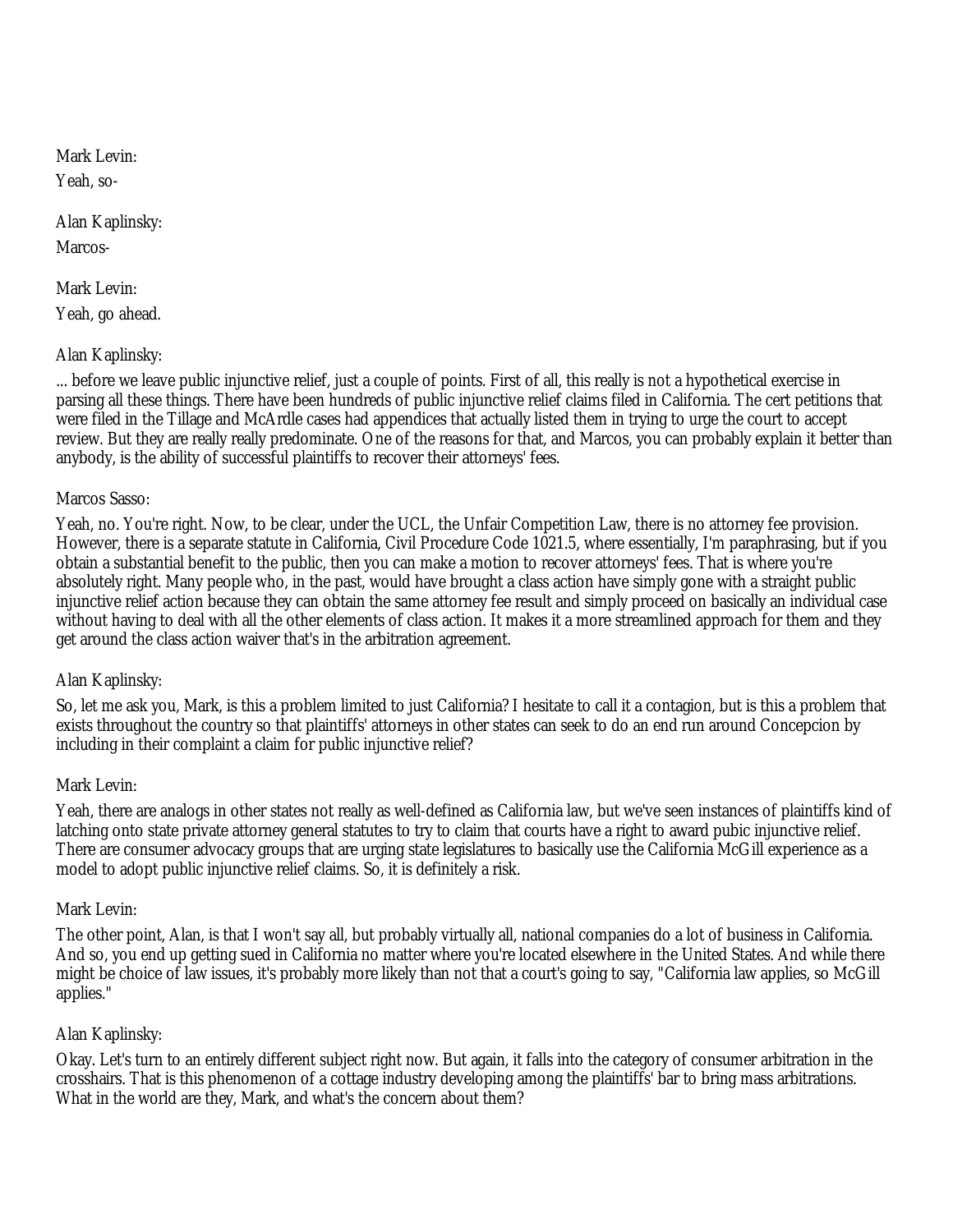#### Mark Levin:

Well, the mass arbitrations is the simultaneous filing of hundreds or even thousands of individual arbitration demands against the same company by the same law firm or affiliated law firms. The problem is that once you file an individual arbitration demand, usually it's with the American Arbitration Association, the AAA, or JAMS, which are by far the most widely used consumer arbitration administrators. Under their rules, the company pays the vast majority of the filing, administrative, and arbitrator fees. Under the AAA rules, the consumer's only responsible for \$200 and under JAMS, it's \$250. The company has to pay of the order of, like, \$3,000 or \$4,000 in fees and they have to be paid upfront or the administrator won't administer the arbitration.

### Mark Levin:

So, when you have hundreds or thousands of these being filed simultaneously, companies can be exposed to having to pay millions of dollars in administrative, filing, and arbitrator fees right at the inception. So, it's really quite a hammer that the plaintiffs' lawyers are trying to use against companies.

### Mark Levin:

This started, basically, in the context of employment arbitration claims, but they're now also spreading to consumer businesses. Typically, as a practical matter, what happens is the plaintiffs' lawyer will send a letter to the defendant company, attaching a lengthy list of 100 or several hundred or several thousand customers who the plaintiffs' lawyer says they're all clients of the lawyer and that in 30 days, if the company doesn't agree to settle all these, the plaintiffs' lawyer is going to file all these individual arbitrations and require that the company pay hundreds of thousands or millions of dollars in filing, administrative, and arbitrator fees. Of course, what the plaintiffs' lawyers are looking for is a hefty group settlement, almost akin to a class action settlement, in order to avoid the arbitration fees.

## Mark Levin:

Now, in employment arbitrations, plaintiffs' lawyers often compile their lists of clients by asking one or two employees, "Who do you work with?" I mean, it's not all that hard to figure out. And if you ask each one, "Who are your coworkers?" you can assemble a list of employees pretty easily. In consumer cases, I think they do it mostly by advertising, especially through social media and the internet. Things like, "Have you recently obtained a loan from X company? If so, you may be entitled to damages. Call us right away," that type of thing.

## Alan Kaplinsky:

I take it there have been a few companies, I think in the labor area, that when faced with these kinds of extortionate, they seem extortionate to me, anyway, settlement demands, have said, "Hell no. This is abusive. We're not going to kowtow to it. We're not going to pay anything. We're not going to let you file thousands of arbitrations, either." There have been a few courts that, unfortunately, have not been very sympathetic to the industry argument. Am I right, Mark?

#### Mark Levin:

Yeah, that's right. They have been very sympathetic to the employee side, which would also be the consumer side. In particular, a case called Abernathy v. DoorDash, which was February of this year, Northern District of California. The DoorDash couriers brought more than 6,000 individual AAA arbitrations alleging employment law violations. Under the arbitration agreement, the total of all this obligated the company to pay the AAA nearly \$12 million in filing and administrative fees. The company refused to pay the fees, basically alleging this is an abuse of the arbitration process. So, the couriers moved to compel arbitration and the court granted the motion. This was Judge Alsup in the Northern District of California.

#### Mark Levin:

He basically said, "For decades, the employers have enforced class action waivers in their arbitration agreements to require employees to bring individual arbitrations, rather than class actions or collective actions, and the U.S. Supreme Court has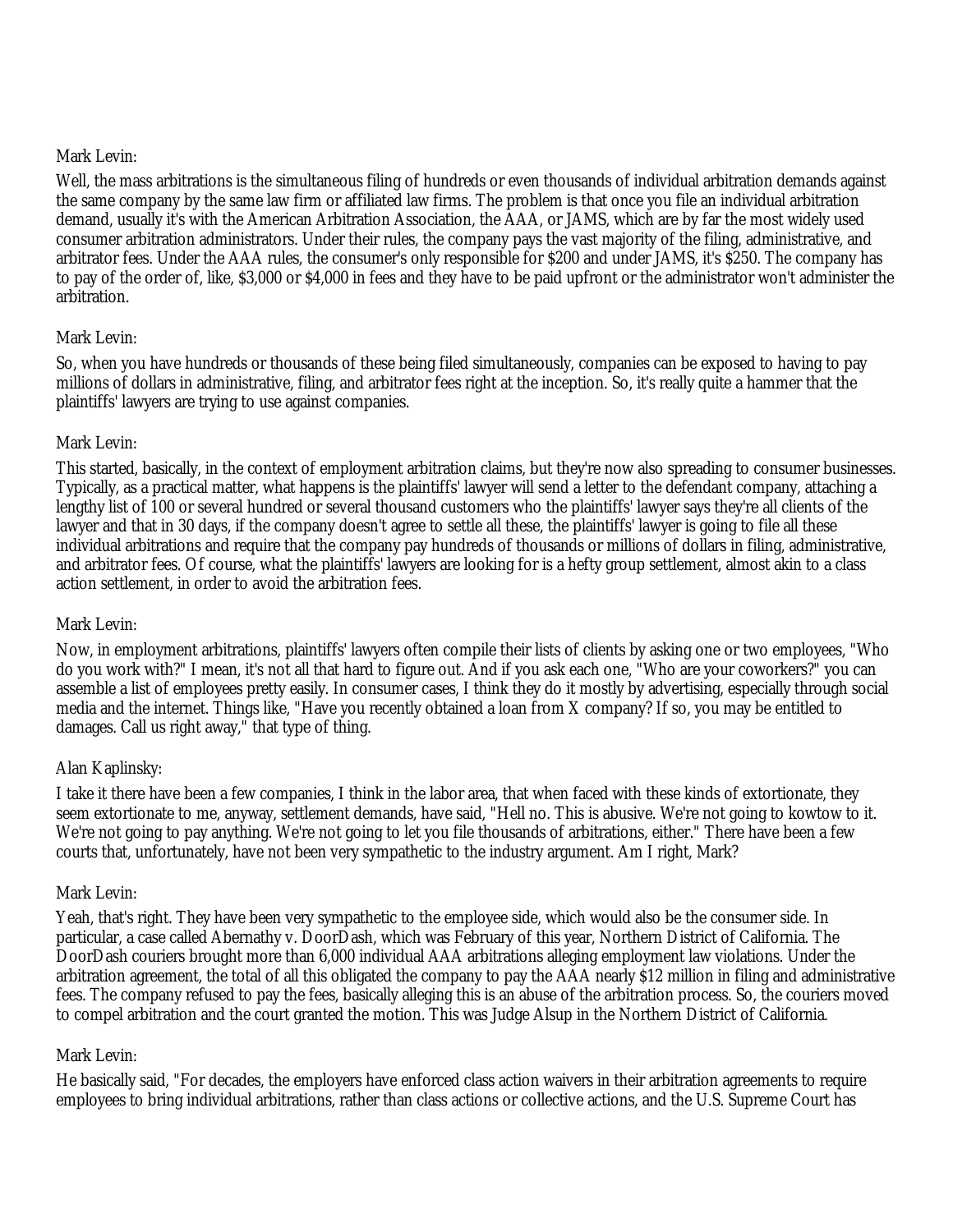upheld that. And now, the workers are trying to enforce the very provisions that the employers forced on them. We have a situation where the company is faced with actually having to honor its side of the bargain but it doesn't want to do it because of the cost." And so, the court said, "In irony upon irony, DoorDash now wishes to resort to a class-wide lawsuit, the very device it denied to the workers to avoid its duty to arbitrate." The court said, "This hypocrisy will not be blessed, at least by this order."

### Mark Levin:

Similar types of results have ensued in other similar cases. So far, the courts have not been sympathetic and they view the mass arbitrations as sort of a just payback for the companies having gone all the way to the Supreme Court to enforce the enforceability of class action waivers.

## Alan Kaplinsky:

Well, Mark, what does a company do? Let's assume you're representing a company in a consumer arbitration and your client receives a letter from some attorney saying, "Your client violated some law and the rights of the following clients of mine on exhibit A were violated. I'm going to initiate arbitrations in 1,500 cases. It's going to cost your client about \$3,000 a case in arbitration fees." What do you do?

#### Mark Levin:

Well, there are some long-term strategies and some short-term strategies. The longer-term strategies involve trying to convince companies like AAA and JAMS to adopt procedures for group arbitrations that reduce the upfront filing fees. The AAA actually did that for employment arbitrations, but it has not so far done that for consumer arbitrations. JAMS, as far as I know, has not done it and a couple of years ago stated that it was going to require payments in each individual arbitration.

#### Mark Levin:

There's a third administrator that doesn't have a huge footprint in the consumer area called CPR International Institute for Conflict Prevention and Resolution. It created a whole mass arbitration procedure which basically allows the parties to designate certain cases as test cases or bellwether cases, which are used sometimes in mass tort cases, to use some of those as a way of basically letting the parties see, "How are these cases going to come out?" With the end result, hopefully, that the parties, once they see this, will be able to mediate their differences one way or the other.

#### Mark Levin:

But in terms of short-term strategies, well, you can defend these things. If a company wins a few of them, that might take some of the steam out of the plaintiffs' engine. But a couple of practical things, although it requires a lot of homework by the company, first of all to probe the legitimacy of this list of supposed clients. There might be a lot of errors in that list. The company should really review each claimant's file to see if there's anything in there that would embarrass the plaintiffs' lawyers or eliminate the claim or maybe even constitute an ethical violation. For example, is the claimant still living? Is there a bankruptcy? Anything that starts to reduce the number of claims or give the plaintiffs some doubt that their list has really been well-compiled.

#### Mark Levin:

A second idea is to provide each of the claimants with a settlement offer that would be less than the arbitration administrator's fees but enough to make the client actually sweat a little bit and say, "Well, maybe I ought to take this. Why am I bothering with an arbitration?" What that requires to do, especially if each settlement offer is just a little bit different, the plaintiffs' lawyer, ethically, has to go back to each client and say, "The company has made an offer. Do you want to accept it?" That's a lot of work for the plaintiffs' counsel.

#### Mark Levin: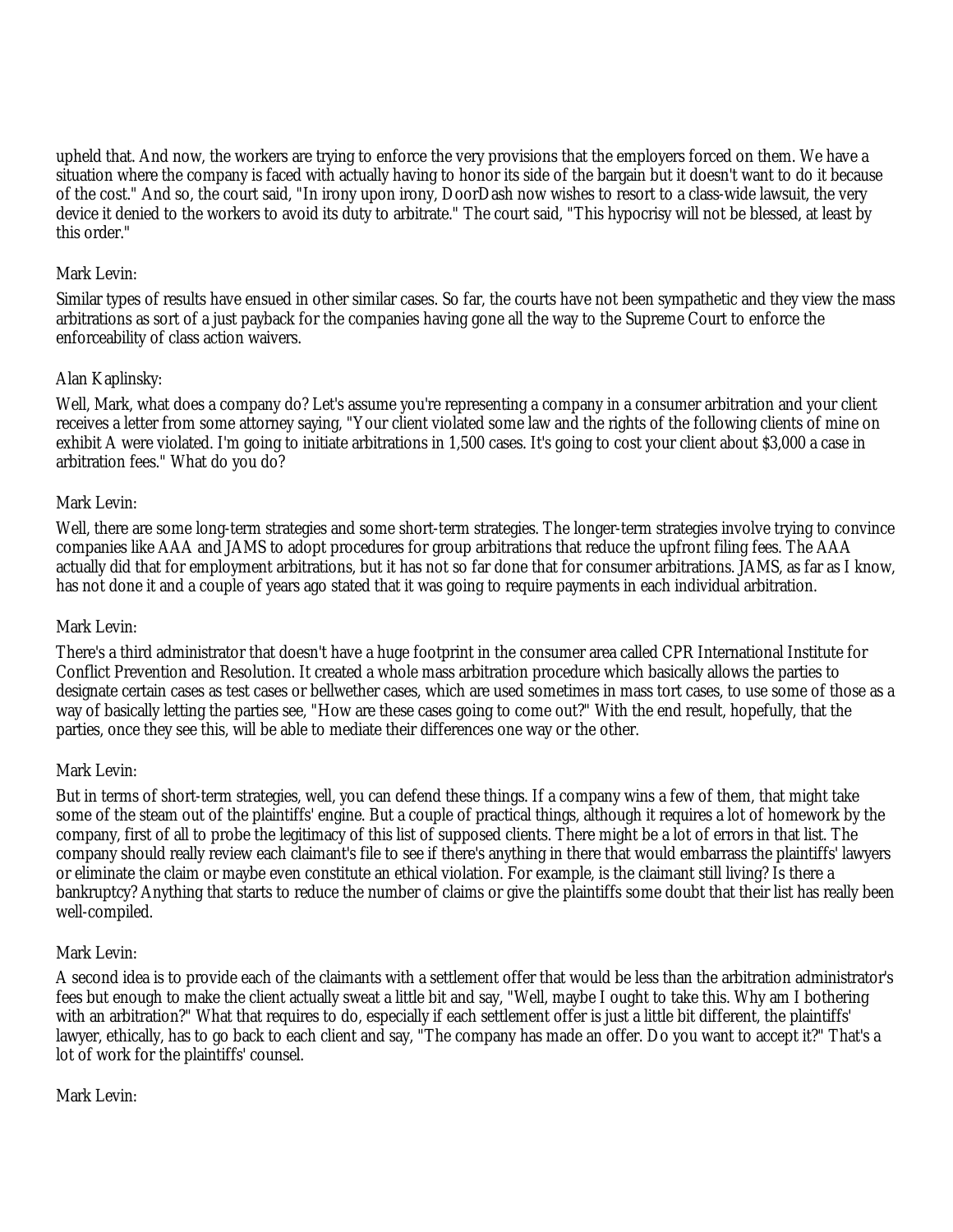Some cases may settle. A lot of them may settle. You could include, also, not just some monetary relief but maybe some individual injunctive relief. For example, going to correct things at the credit bureaus. Other than that, there's no magic bullet at this point, although we're still trying to create one.

### Alan Kaplinsky:

Yeah. Well, Mark, what about just getting rid of the arbitration administrator in the arbitration agreement? Just eliminate AAA or JAMS and provide for... As I understand, it's perfectly legal under the Federal Arbitration Act, to have an arbitration without an administrator, where if the parties can't agree on the arbitrator, you let the court decide who the arbitrator would be.

#### Mark Levin:

Right. Well, that's an interesting concept in theory and certainly deserves a much closer look, but a couple of drawbacks there. First of all, it's extremely doubtful that a company and the claimants' lawyers are going to be able to agree on arbitrators to handle all these claims. And if they can't, a court almost certainly is not going to spend its time looking for hundreds of arbitrators or thousands or arbitrators. It's hard enough just to find one or two arbitrators, sometimes.

### Mark Levin:

Even more importantly, the reason that companies tend to use administrators like the AAA and JAMS is that both administrators have very well-defined due process protocols that are... The AAA, as early as the late 90's, developed such a protocol. They make sure that consumers are treated fairly in the arbitration. Over time, courts have pretty much become convinced that if you use AAA or JAMS rules, you've got the good makings of a fair arbitration. There are also all sorts of rules that guide the arbitrators' conduct for neutrality and disclosures and that sort of thing.

#### Mark Levin:

So, I have not seen one of those in operation yet, but I could see that if you went before a court to enforce an arbitration agreement that didn't have an administrator listed, even if you tried to build in a lot of these due process protections just by wordsmithing them into the agreement, the plaintiffs' lawyer is going to say, "There's something amiss here. We don't have an arbitrator. That's the whole central feature of arbitration. And so, you don't know enough to be able to enforce the clause. There's a trick going on. It's a ruse by the company."

#### Alan Kaplinsky:

Okay, well, you've heard Mark and Marcos talk today about two very significant problems involving consumer arbitration. As if that weren't enough, we also have an election looming. In November, there will be an election for president and if the present polls are correct, Joe Biden will win that election. There is a possibility that the House and the Senate will both be controlled by the Democratic Party.

#### Alan Kaplinsky:

Also, it's very clear that, by virtue of the Seila Law v. CFPB case in the U.S. Supreme Court, that the new president, if it is Joe Biden, will be able to elect a new director of the CFPB. You can be pretty assured that that new director is going to philosophically be very much aligned with the thinking of Richard Cordray, the original director of the CFPB, and Elizabeth Warren, whose brainchild the CFPB was. You can be sure they're going to be thinking about what they can do to consumer arbitration. They can't do exactly what they did when Cordray was there, which the Congress overruled, but they could do a lot of other things. They might be able, in fact, to ban arbitration altogether. It's very unclear whether they could do that.

## Alan Kaplinsky:

And then, something could happen legislatively. Literally, every year, bills are introduced in Congress and hearings are held. And indeed, the House of Representatives passed a bill this year by a significant margin banning the use of consumer